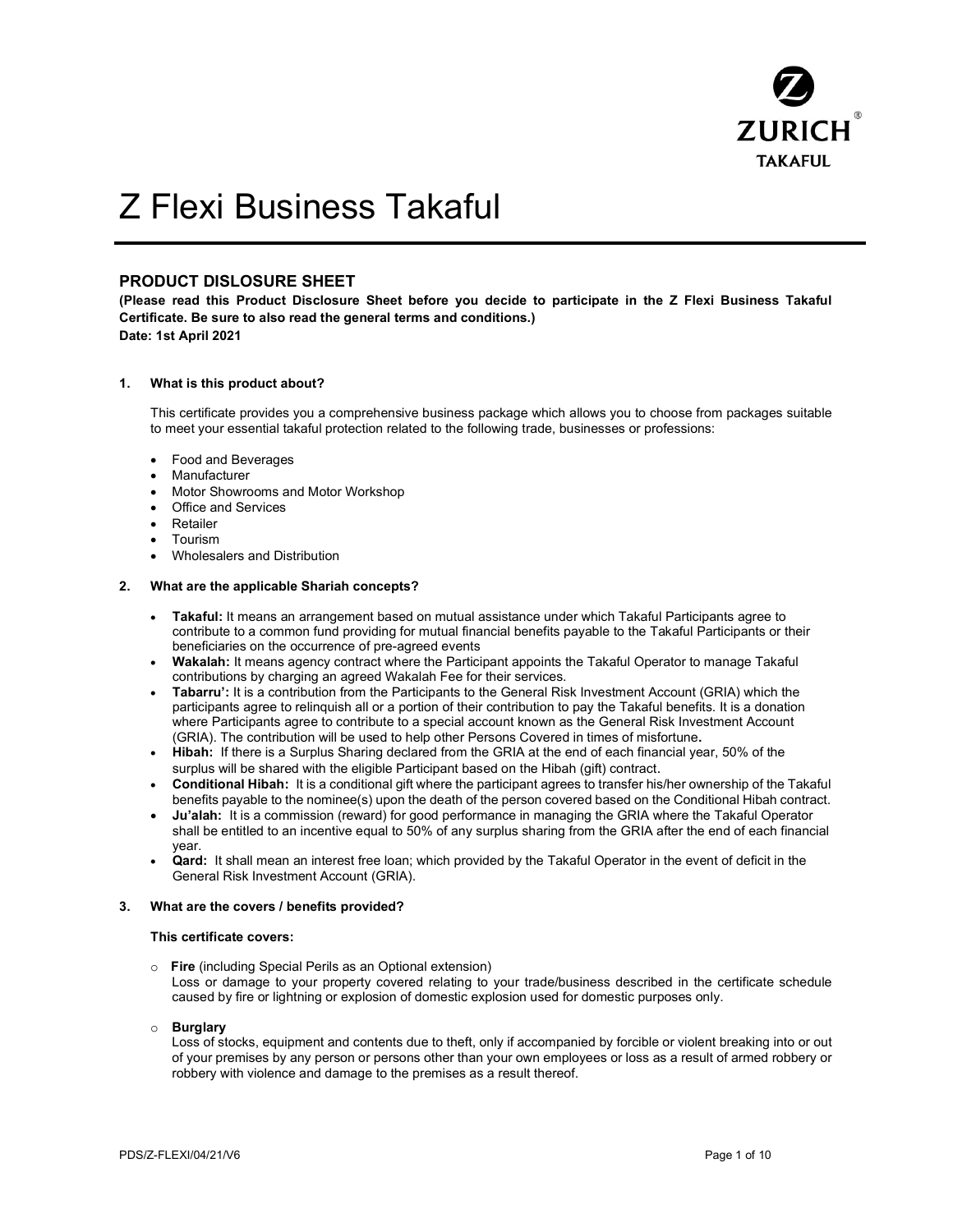#### o Money

Loss of money during transit or loss of money kept in your premises and damage to your premises as a result of theft, armed robbery or forcible and violent entry into your premises violence and damage to the premises as a result thereof.

## o Fidelity Guarantee

Loss of monies and goods as a result of act of fraud or dishonesty of any of your employee. The act of fraud or dishonesty committed by your employee must have happened during the period of takaful and be discovered during the period of takaful and within six (6) months thereafter, or within six (6) months after the death, dismissal or retirement of your relevant employee, whichever event shall happen first.

#### o Public Liability

Your legal liability to pay compensation for third party accidental bodily injury or accidental damage to the third party property caused by or through your negligence or your employees.

### o Optional coverage:

#### Fire Consequential Loss

Loss of gross profit or gross revenue if your business is interrupted due to loss, destruction or damage by a covered event.

#### Equipment All Risks

Loss or damage to your business plant and machinery including office equipment and forklifts within your premises arising from fire, theft, accidental damage and contingencies that are not specifically excluded in the certificate.

## Employer's Liability

The Employer's Liability Scheme indemnifies you against liability at law to pay compensation and claimant cost and expenses in respect of injury suffered by the employees that is caused by accident or disease arising out of and in the course of his employment.

#### Goods in Transit

The Marine Cargo scheme provides you with coverage for loss or damage to the goods as provided in the Institute Cargo Clauses (A), (B) or (C) 1.1.82 or Institute Cargo Clauses (A), (B) or (C) 1.1.09 respectively. You may cover your goods by choosing either of the below coverage subject to Zurich General Takaful Malaysia Berhad's approval.

## Group Personal Accident

The scheme compensates Group of Persons covered should they suffer bodily injury caused by violent, accidental, external and visible means.

## Product Liability

Product Liability Takaful will pay you as a Covered Manufacturer, claims arising for the following:

- Design Defect
- Manufacturing Defect
- Marketing Misrepresentation

This is a liability certificate commonly written in a "Claims-Made Basis" form, which will indemnify you against all losses from persons who have purchased your products, arising from the consumption or use of the product giving rise to the following:

- Accidental bodily injury
- Accidental damage to property
- Any legal expenses incurred by you in defending legal proceedings with Zurich General Takaful Malaysia Berhad's written consent

In addition, this takaful also provides additional benefits such as:

- Anti-Theft System Replacement due to burglary or theft.
- Cleaning Cost Reimbursement due to claims event.
- Delay by Supplier Compensation for the delay in goods delivery by the supplier due to motor accidents.
- Food in Freezer Compensation for food stored in freezer in business premises
- Loss or Damage of Goods due to motor accident and/or theft within Malaysia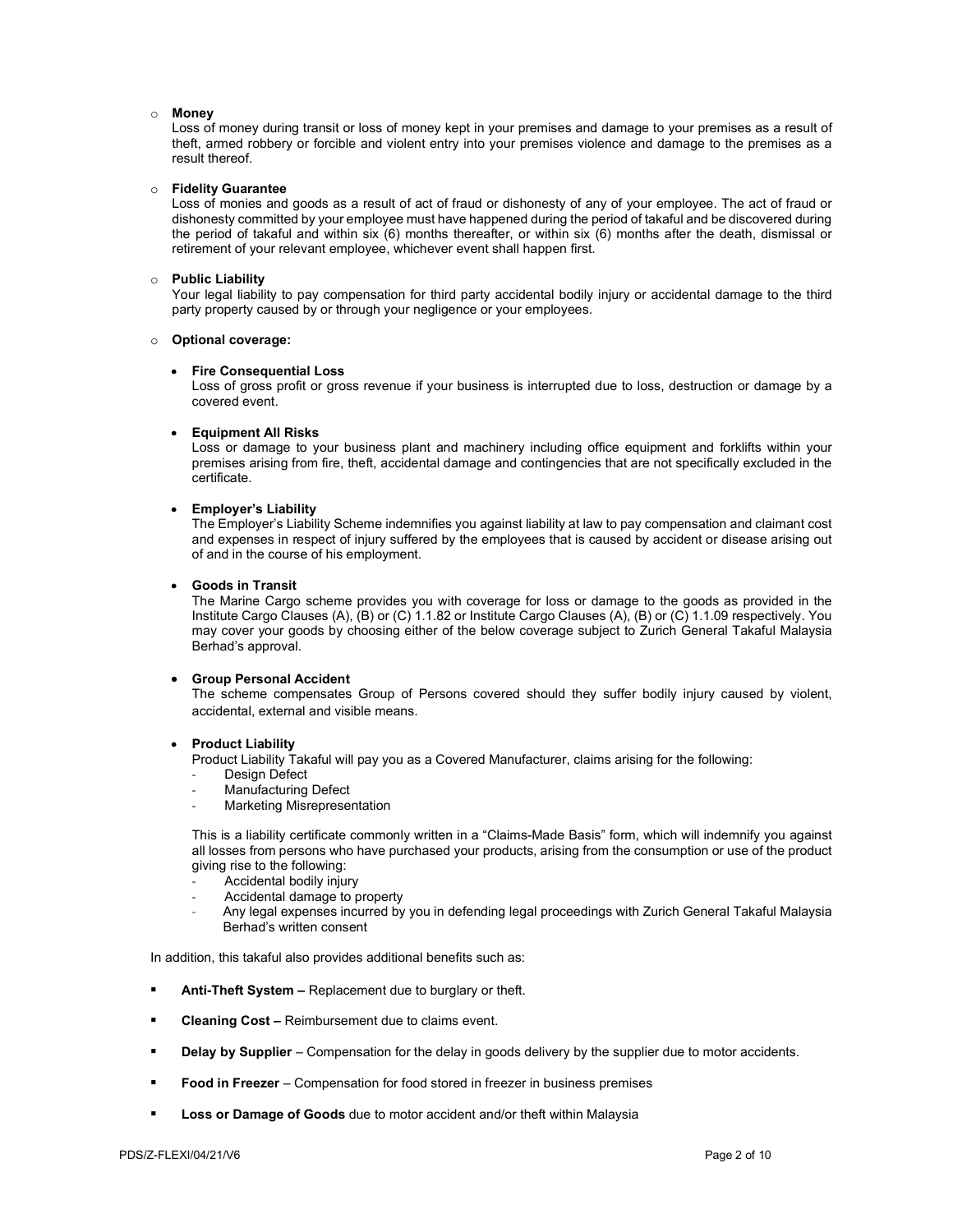- Personal Effects pays for the loss or damage to client's personal belongings at your business premises
- Quarantine Allowance due to hospitalisation and recuperation from any contagious disease which is classified by World Health Organization (WHO) as an epidemic or a pandemic

 This Product have two complimentary benefits: i) The Extinguishment and Alarm Resetting Expenses and Charges (Non-Tariff) and ii) Expediting Expense (Non-Tariff) under the Fire Section.

## The duration of cover is for one (1) year. You need to renew your Takaful cover annually.

## 4. How much contribution do I have to make?

The total annual contribution that you have to make may vary depending on the plan (including the optional coverage) that you have selected.

#### 5. What are the fees and charges that I have to make?

The fees and charges that you will have to make are:

- 
- i. Wakalah Fees : 1. Maximum 35.5% (fire / fire consequential loss section) of contribution RM Commission paid to the takaful agent – 15% of the contribution RM\_\_\_
	- 2. Management Expenses 20.5% of the contribution RM\_\_\_\_
	- Maximum 43% (non-fire section) of contribution RM 3. Commission paid to the takaful agent – 25% of the
	- contribution RM\_\_\_\_
	- 4. Management Expenses 18% of the contribution RM\_\_\_\_

ii. Tax\* : 6% of the contribution made or RM\_\_\_\_

iii. Stamp Duty:

\*Tax - All contribution and fees shown in this document may be subject to tax or other government levies.

#### 6. What are some of the key terms and conditions that I should be aware of?

## Consumer Takaful Contract

Pursuant to Paragraph 5 of Schedule 9 of the Islamic Financial Services Act 2013, if you are applying for this Takaful wholly for purposes unrelated to your trade, business or profession, you have a duty to take reasonable care not to make a misrepresentation in answering the questions in the Proposal Form (or when you apply for this Takaful). You must answer the questions fully and accurately.

Failure to take reasonable care in answering the questions may result in avoidance of your contract of Takaful, refusal or reduction of your claim(s), change of terms or termination of your contract of Takaful.

The above duty of disclosure shall continue until the time your contract of Takaful is entered into, varied or renewed with us.

In addition to answering the questions in the Proposal Form (or when you apply for this Takaful), you are required to disclose any other matter that you know to be relevant to our decision in accepting the risks and determining the rates and terms to be applied.

You also have a duty to tell us immediately if at any time after your contract of Takaful has been entered into, varied or renewed with us any of the information given in the Proposal Form (or when you applied for this Takaful) is inaccurate or has changed.

#### Non-Consumer Takaful Contract

Pursuant to Paragraph 4(1) of Schedule 9 of the Islamic Financial Services Act 2013, if you are applying for this Takaful for a purpose related to your trade, business or profession, you have a duty to disclose any matter that you know to be relevant to our decision in accepting the risks and determining the rates and terms to be applied and any matter a reasonable person in the circumstances could be expected to know to be relevant, otherwise it may result in avoidance of your contract of Takaful, refusal or reduction of your claim(s), change of terms or termination of your contract of Takaful.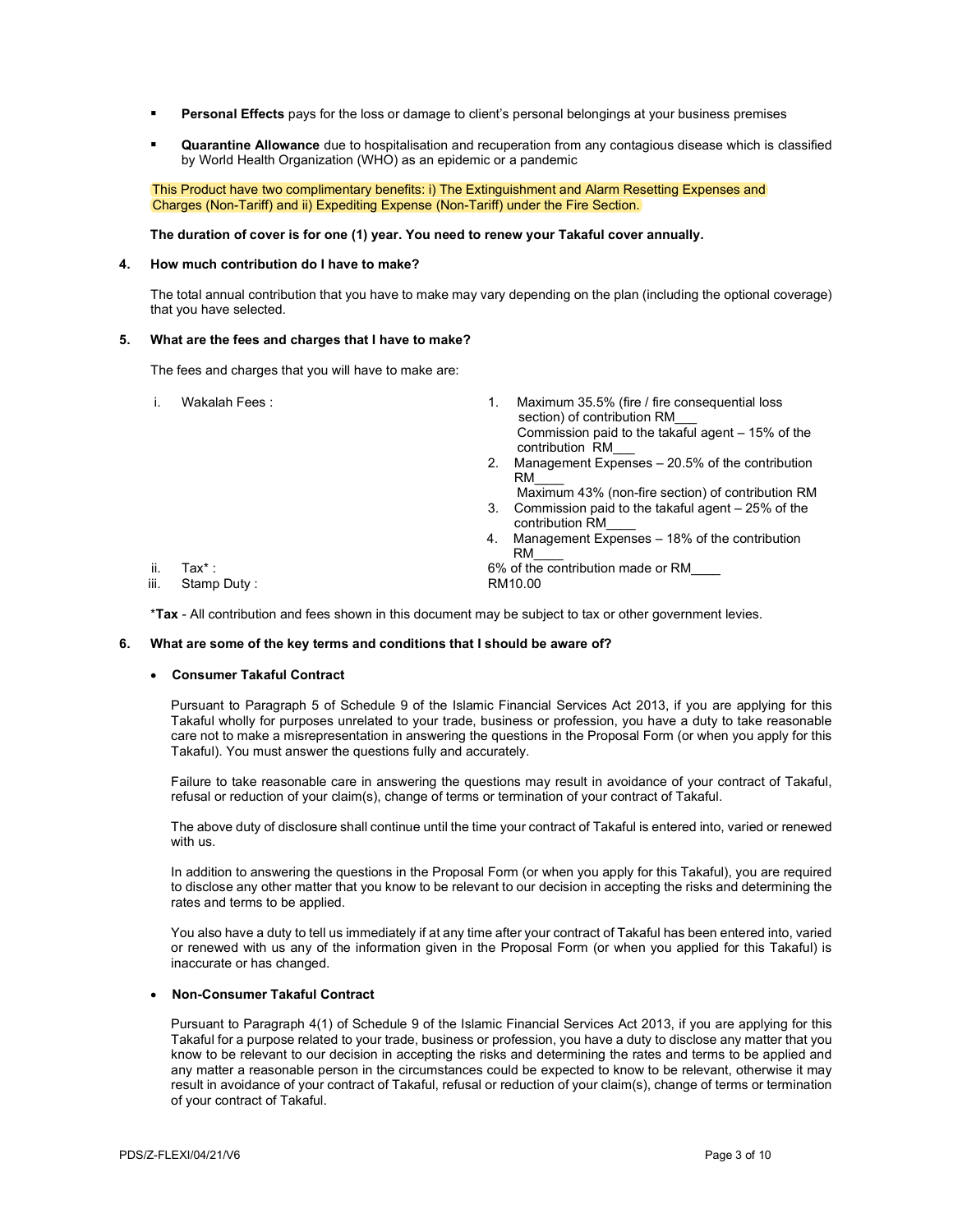The above duty of disclosure shall continue until the time your contract of Takaful is entered into, varied or renewed with us.

You also have a duty to tell us immediately if at any time after your contract of Takaful has been entered into, varied or renewed with us any of the information given in the Proposal Form (or when you applied for this Takaful) is inaccurate or has changed.

- Important of disclosure you must disclose all the facts in the proposal form fully and faithfully (e.g. any previous losses or any insurer who has declined to cover you) which you know or ought to know otherwise the certificate issued hereinafter may be void.
- You must ensure that your property is covered at the appropriate amount taking into account any additional property acquired.
- You should take all reasonable precautions to prevent theft incidents.
- Excess/deductible: It is the amount you must pay towards a claim before we pay. The excess/ deductible amount will be stated on the certificate schedule or in the certificate wordings.
- Period of Takaful is one (1) year. You need to renew your takaful certificate annually.
- Contribution :
	- The contribution due must be made to Zurich General Takaful Malaysia Berhad within sixty (60) days from the inception date of the certificate, failing which the contract is automatically cancelled.
	- $\checkmark$  Contribution can be made by cash or cheques (cheques should be made payable only in the name of Zurich General Takaful Malaysia Berhad).

## Note: This list is non-exhaustive. Please refer to the certificate contract for the terms and conditions under this certificate.

## 7. What are the major exclusions under this certificate?

- War, civil war and any act of terrorism
- Nuclear and radioactivity risks
- Property damage to data or software
- Cyber liability

## Note: This list is non-exhaustive. Please refer to the certificate contract for the full list of exclusions under this certificate.

## 8. Can I cancel my certificate?

You may cancel your certificate by giving fourteen (14) days written notice to us.

Upon cancellation, you are entitled for a return of the contribution based on short period calculation on the unexpired period of takaful subject to the minimum contribution to be retained by us. No returned of contribution will be allowed if there is a claim under the certificate.

## 9. What I need to do if there are changes to my contact details?

It is important that you inform us of any changes in your contact details to ensure that all correspondence reach you in a timely manner.

## 10. Where can I get further information?

For more information and assistance on Z Flexi Business Takaful, please contact us at :

## Zurich General Takaful Malaysia Berhad

Level 23A, Mercu 3, No. 3, Jalan Bangsar, KL Eco City, 59200 Kuala Lumpur, Malaysia Tel: 03-2109 6000 Fax: 03-2109 6888 Call Centre: 1-300-888-622 E-mail: callcentre@zurich.com.my

## 11. Other types of Combined Package takaful cover available:

None.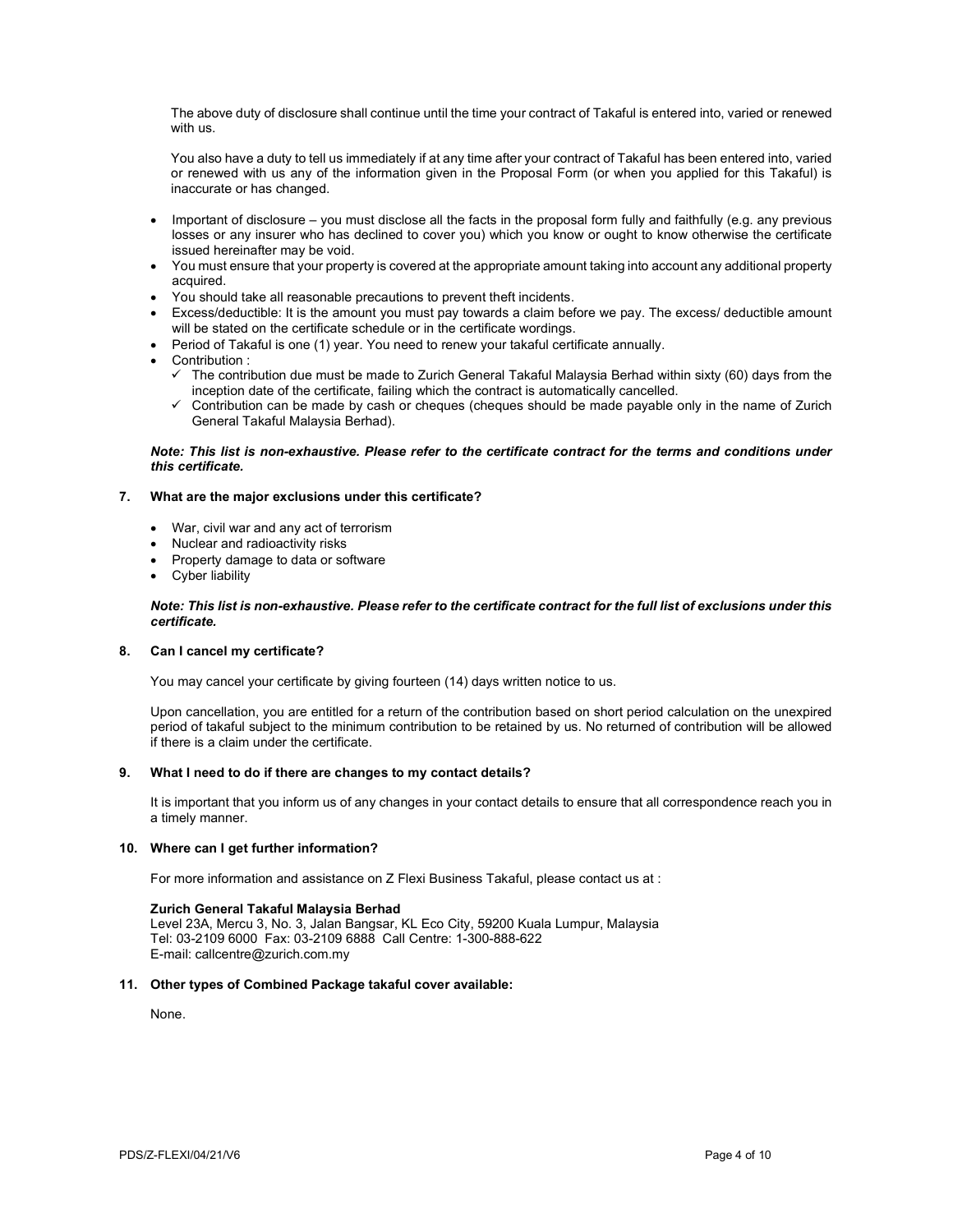## IMPORTANT NOTE: YOU MUST ENSURE THAT YOUR PROPERTY IS COVERED AT THE APPROPRIATE AMOUNT. YOU SHOULD READ AND UNDERSTAND THE TAKAFUL CERTIFICATE AND DISCUSS WITH THE CONSULTANT OR CONTACT THE INSURER DIRECTLY FOR MORE INFORMATION.

In the event of discrepancy, ambiguity and conflict in interpreting any term or condition, the English version shall prevail and supersede the Bahasa Malaysia version.

### Zurich General Takaful Malaysia Berhad is licensed under the Islamic Financial Services Act 2013 and regulated by Bank Negara Malaysia.

The information provided in this disclosure sheet is valid from 1<sup>st</sup> April 2021 until a revision is issued.

Zurich General Takaful Malaysia Berhad Registration No. 1260157-U (201701045981) Level 23A, Mercu 3, No. 3, Jalan Bangsar, KL Eco City, 59200 Kuala Lumpur, Malaysia Tel: 03-2109 6000 Fax: 03-2109 6888 Call Centre: 1-300-888-622 www.zurich.com.my

Ø **ZURICH** PDS/Z-FLEXI/04/21/V6 Page 5 of 10

The trademarks depicted are registered in the name of **ZURICH**<sup>\*</sup> | Zurich Insurance Company Ltd in many jurisdictions worldwide

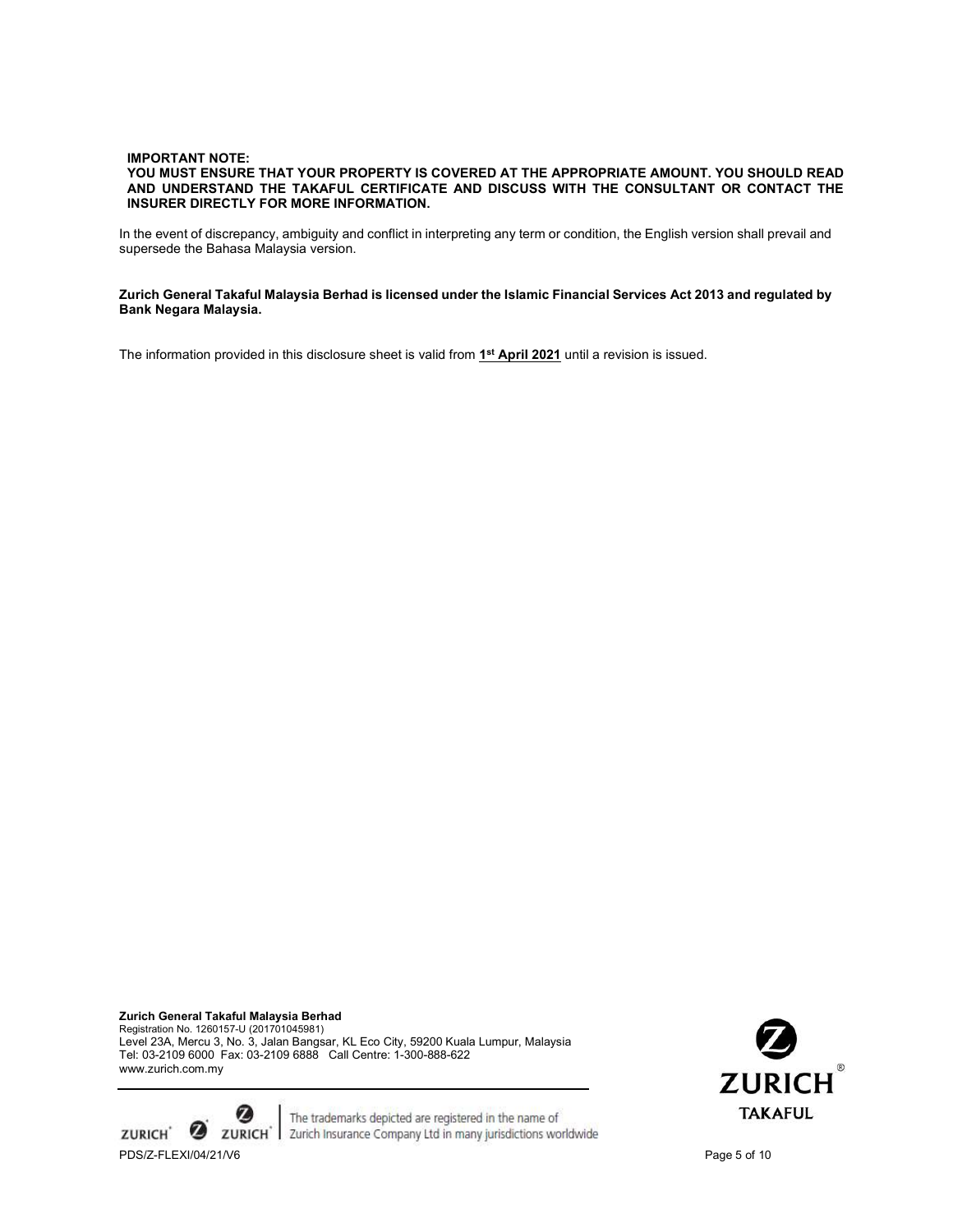

# Takaful Z Flexi Business

## LEMBARAN PENDEDAHAN PRODUK

(Sila baca Lembaran Pendedahan Produk ini sebelum anda membuat keputusan untuk menyertai Takaful Z Flexi Business. Pastikan anda juga membaca terma dan syarat am) Tarikh: 1hb April 2021

#### 1. Apakah yang ditawarkan oleh produk ini?

Sijil ini menawarkan anda pakej perniagaan komprehensif yang membolehkan anda memilih pakej yang sesuai untuk memenuhi perlindungan takaful penting anda yang berkaitan dengan perdagangan, perniagaan atau profesion berikut:

- Makanan dan Minuman
- Pengilang
- Bilik Pameran Motor dan Bengkel Kenderaan
- Pejabat dan Perkhidmatan
- Peruncit
- Pelancongan
- Pemborong dan Pengedar

#### 2. Apakah konsep Syariah yang digunakan?

- Takaful: Ia bermaksud suatu persepakatan yang berdasarkan konsep saling bantu membantu di mana para Peserta Takaful saling bersetuju untuk memberi caruman kepada satu dana yang sama untuk menyediakan manfaat kewangan Bersama yang dibayar kepada Peserta Takaful atau waris-waris mereka apabila berlakunya peristiwa yang telah dipersetujui.
- Wakalah: Ia bermaksud kontrak perwakilan di mana Peserta melantik Pengendali Takaful untuk menguruskan caruman dengan mengenakan Yuran Wakalah untuk khidmat mereka.
- Tabarru': Ia adalah caruman daripada Peserta kepada Akaun Pelaburan Risiko Am (APRA) di mana Peserta bersetuju untuk melepaskan semua atau sebahagian daripada caruman tersebut untuk membayar manfaatmanfaat Takaful.
- Hibah: Sekiranya terdapat pengisytiharan Lebihan daripada APRA pada setiap akhir tahun kewangan, 50% daripada lebihan tersebut akan dikongsi dengan Peserta berdasarkan kontrak Hibah (Hadiah).
- Hibah Bersyarat: Ia adalah hadiah bersyarat di mana peserta bersetuju untuk memindahkan pemilikannya ke atas manfaat Takaful yang perlu dibayar kepada penama apabila kematian orang yang dilindungi berdasarkan kontrak Hibah Bersyarat.
- Ju'alah: Ia bermaksud komisen (ganjaran) bagi prestasi yang baik dalam menguruskan APRA di mana Pengendali Takaful akan menerima insentif bersamaan dengan 50% daripada perkongsian APRA pada akhir setiap tahun kewangan.
- Qard: Ia bermaksud pinjaman tanpa faedah yang disediakn oleh Pengendali Takaful jika berlakunya defisit Akaun Pelaburan Risiko Am (APRA).

#### 3. Apakah perlindungan / manfaat yang diberikan?

#### Sijil ini memberikan perlindungan:

o Kebakaran (termasuk Peril Khas sebagai lanjutan Pilihan) Kehilangan atau kerosakan kepada harta anda yang dilindungi yang berkaitan dengan perdagangan/perniagaan anda seperti dinyatakan dalam jadual sijil yang disebabkan kebakaran atau kilat atau letupan dandang domestik dan gas yang digunakan untuk tujuan domestik sahaja.

#### o Pecah Masuk

Kehilangan barangan, peralatan dan kandungan disebabkan kecurian, hanya jika disertai dengan pecah masuk secara paksa atau ganas ke dalam atau keluar dari premis anda oleh sesiapa selain daripada pekerja anda atau kerugian akibat rompakan bersenjata atau rompakan ganas dan kerosakan kepada premis akibat daripadanya.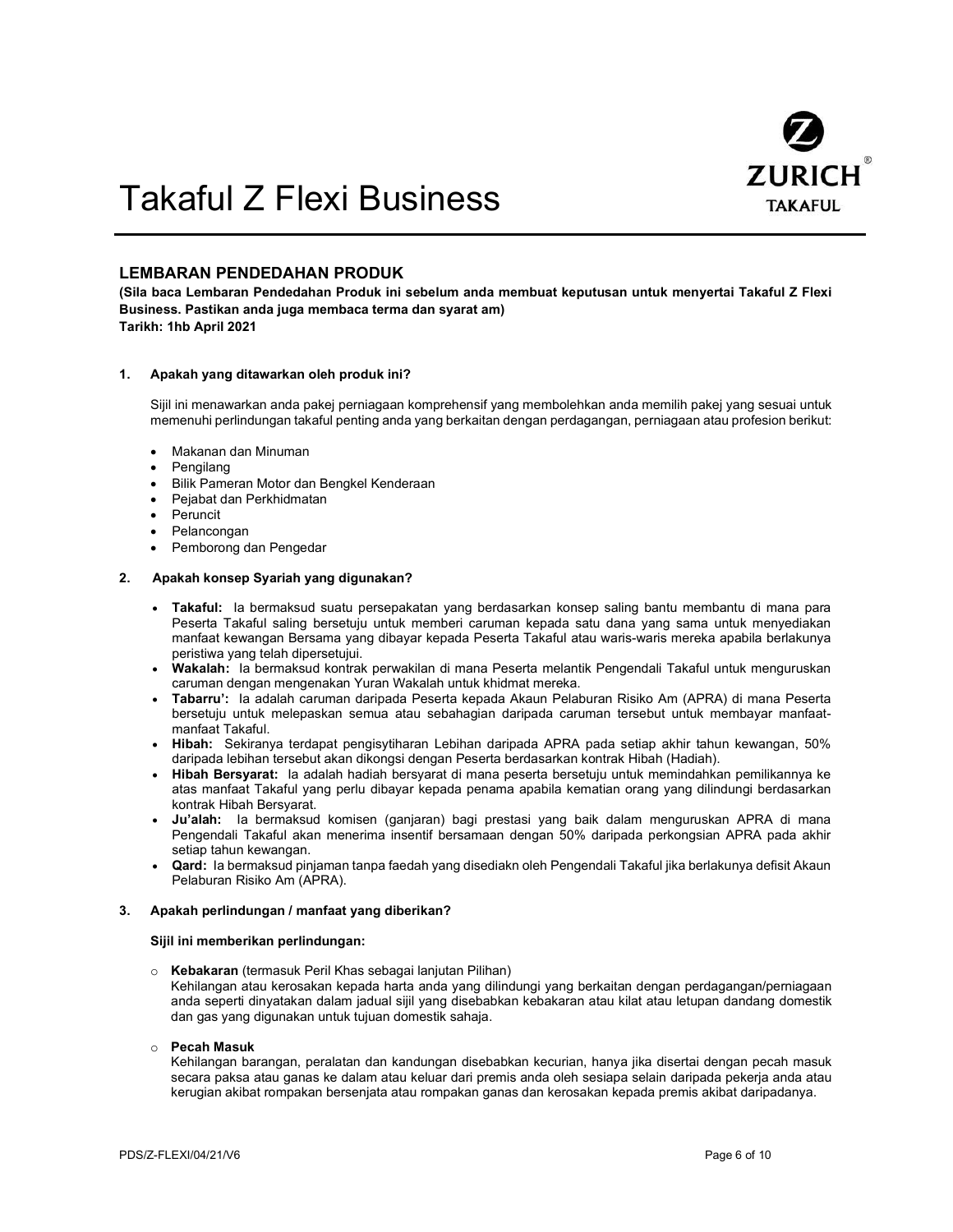#### o Wang

Kehilangan wang ketika dalam perjalanan atau kehilangan wang yang disimpan di dalam premis anda dan kerosakan kepada premis anda akibat kecurian, rompakan bersenjata atau pecah masuk secara paksa dan ganas ke dalam premis anda.

#### o Jaminan Kesetiaan

Kehilangan wang dan barangan akibat perbuatan penipuan atau ketidakjujuran mana-mana pekerja anda. Perbuatan penipuan atau ketidakjujuran yang dilakukan oleh pekerja anda tersebut mesti berlaku dalam tempoh takaful dan ditemui dalam tempoh takaful dan sehingga enam (6) bulan selepasnya, atau dalam tempoh enam (6) bulan selepas kematian, pemecatan atau persaraan pekerja anda yang berkenaan, mengikut mana-mana keadaan yang berlaku dahulu.

#### o Liabiliti Awam

Liabiliti anda dari segi undang-undang untuk membayar pampasan untuk kecederaan badan pihak ketiga yang tidak disengajakan atau kerosakan yang tidak disengajakan kepada harta pihak ketiga yang disebabkan atau melalui kecuaian anda atau pekerja anda.

### o Perlindungan pilihan:

## Kerugian Akibat Kebakaran

Kehilangan keuntungan kasar atau kehilangan pendapatan kasar jika perniagaan anda terganggu akibat daripada kehilangan, kerosakan atau kerosakan oleh kejadian yang dilindungi.

#### Semua Risiko Peralatan

Kehilangan atau kerosakan kepada loji dan jentera perniagaan anda termasuk peralatan pejabat dan forklift yang berada dalam premis anda akibat kebakaran, kecurian, kerosakan yang tidak disengajakan dan tanggungan luar jangka yang tidak dikecualikan secara khusus di dalam sijil.

## Liabiliti Majikan

Skim Liabiliti Majikan membayar ganti rugi kepada anda terhadap liabiliti di sisi undang-undang untuk membayar ganti rugi dan kos dan perbelanjaan pihak menuntut berkenaan dengan kecederaan yang dialami oleh pekerja yang disebabkan oleh kemalangan atau penyakit yang timbul daripada dan dalam tempoh pekerjaannya.

## Barang Dalam Transit

Skim Marin Kargo menawarkan perlindungan kepada anda bagi kerugian atau kerosakan terhadap barang seperti yang terkandung di dalam Institute Cargo Clauses (A), (B) or (C) 1.1.82 atau Institute Cargo Clauses (A), (B) or (C) 1.1.09 masing-masing. Anda boleh melindungi barang-barang anda dengan memilih sama ada perlindungan di bawah tertakluk kepada kelulusan Zurich General Takaful Malaysia Berhad.

## Kemalangan Diri Berkelompok

Skim ini memberikan pampasan kepada Kumpulan Orang Yang Dilindungi sekiranya mereka mengalami kecederaan anggota badan yang disebabkan oleh cara yang ganas, tidak sengaja, luaran dan yang kelihatan.

## Liabiliti Produk

Takaful Liabiliti Produk akan membayar anda sebagai Pengeluar Yang Dilindungi, tuntutan timbul untuk perkara berikut:

- Kecacatan Reka Bentuk
- Kecacatan Pembuatan
- Kesalahan Pemasaran

Ini adalah sijil liabiliti yang biasanya ditulis dalam "Asas Tuntutan Yang Dibuat", yang akan menanggung kerugian anda terhadap semua kerugian dari orang yang telah membeli produk anda, yang timbul daripada penggunaan atau penggunaan produk yang menimbulkan perkara berikut:

- Kecederaan tidak sengaja kepada anggota badan
- Kerosakan tidak sengaja kepada harta benda
- Apa-apa perbelanjaan undang-undang yang ditanggung oleh anda dalam mempertahankan prosiding undang-undang dengan kebenaran bertulis Zurich General Takaful Malaysia Berhad

Di samping itu, takaful ini juga memberikan manfaat tambahan seperti:

- Sistem Anti-Kecurian Penggantian kerana pecah masuk atau kecurian.
- Kos Pembersihan Pembayaran balik disebabkan kejadian tuntutan.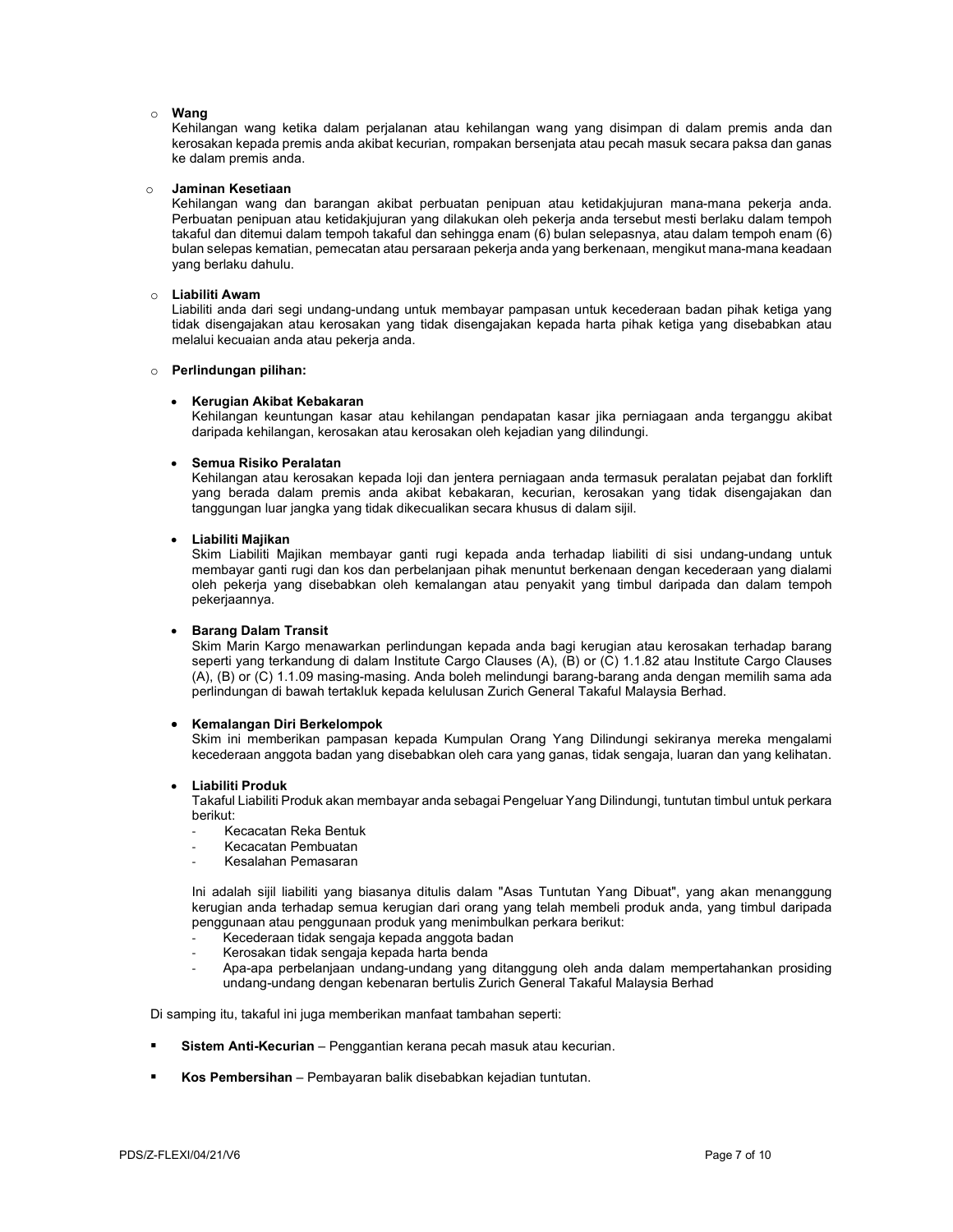- Kelewatan oleh Pembekal Pampasan untuk kelewatan penghantaran barang oleh pembekal akibat kemalangan motor.
- Makanan dalam Penyejuk Beku Pampasan bagi makanan yang disimpan dalam penyejuk beku di premis perniagaan
- Kerugian atau Kerosakan Barang akibat kemalangan motor dan / atau kecurian di dalam Malaysia
- Barangan Peribadi membayar kerugian atau kerosakan kepada barangan peribadi pelanggan di premis perniagaan anda
- Elaun Kuarantin akibat kemasukan ke hospital dan penyembuhan dari mana-mana penyakit berjangkit yang dikelaskan oleh Pertubuhan Kesihatan Sedunia (WHO) sebagai wabak

Produk ini mengandungi dua manfaat tambahan iaitu i) Pemadaman dan Penggera Alarm dan Caj (Bukan-Tariff) dan ii) Perbelanjaan dipercepatkan (BukanTariff) di bawah bahagian kebakaran.

## Tempoh perlindungan adalah untuk satu (1) tahun. Anda perlu memperbaharui perlindungan Takaful anda setiap tahun.

### 4. Berapakah caruman yang perlu saya buat?

Jumlah caruman tahunan yang perlu anda buat adalah bergantung kepada pelan (termasuk perlindungan pilihan) yang anda pilih.

#### 5. Apakah yuran dan caj yang perlu saya buat?

Yuran dan caj yang perlu anda buat adalah:

i. Yuran Wakalah : 1. Maksimum 35.5% (seksyen kebakaran / kerugian akibat kebakaran) daripada caruman RM\_\_\_ Komisen yang dibayar kepada ejen takaful – 15% daripada caruman RM\_\_\_ 2. Perbelanjaan Pengurusan – 20.5% daripada caruman RM\_\_\_\_ Maksimum 43% (seksyen bukan kebakaran) daripada caruman RM\_\_\_\_ 3. Komisen yang dibayar kepada ejen takaful – 25% daripada caruman RM\_\_\_\_ 4. Perbelanjaan Pengurusan – 18% daripada caruman  $RM$ ii. Cukai\* : 6% daripada caruman yang dibuat atau RM\_\_\_\_ iii. Duti Setem :

\*Cukai - Semua caruman dan yuran yang ditunjukkan di dalam dokumen mungkin tertakluk kepada cukai dan levi kerajaan lain.

#### 6. Apakah antara terma dan syarat penting yang saya patut ketahui?

## • Kontrak Takaful Pengguna

Menurut Perenggan 5 Jadual 9 Akta Perkhidmatan Kewangan Islam 2013, jika anda memohon Takaful ini sepenuhnya untuk tujuan yang tidak berkaitan perdagangan, perniagaan atau profesion anda, anda mempunyai kewajipan untuk mengambil langkah yang munasabah untuk tidak salah nyata dalam menjawab soalan-soalan di dalam Borang Cadangan (atau semasa memohon Takaful ini). Anda dikehendaki menjawab soalan-soalan dalam Borang Cadangan ini dengan lengkap dan tepat.

Kegagalan untuk mengambil langkah yang munasabah dalam menjawab soalan-soalan, mungkin mengakibatkan pembatalan kontrak Takaful anda, keengganan atau pengurangan gantirugi, perubahan terma atau penamatan kontrak Takaful anda.

Kewajipan pendedahan di atas hendaklah diteruskan sehingga masa kontrak Takaful anda dibuat, diubah atau diperbaharui dengan kami.

Sebagai tambahan kepada soalan-soalan di dalam Borang Cadangan (atau semasa memohon takaful ini), anda dikehendaki untuk mendedahkan apa-apa perkara lain yang anda tahu akan mempengaruhi keputusan kami dalam menerima risiko dan menentukan kadar dan terma yang dikenakan.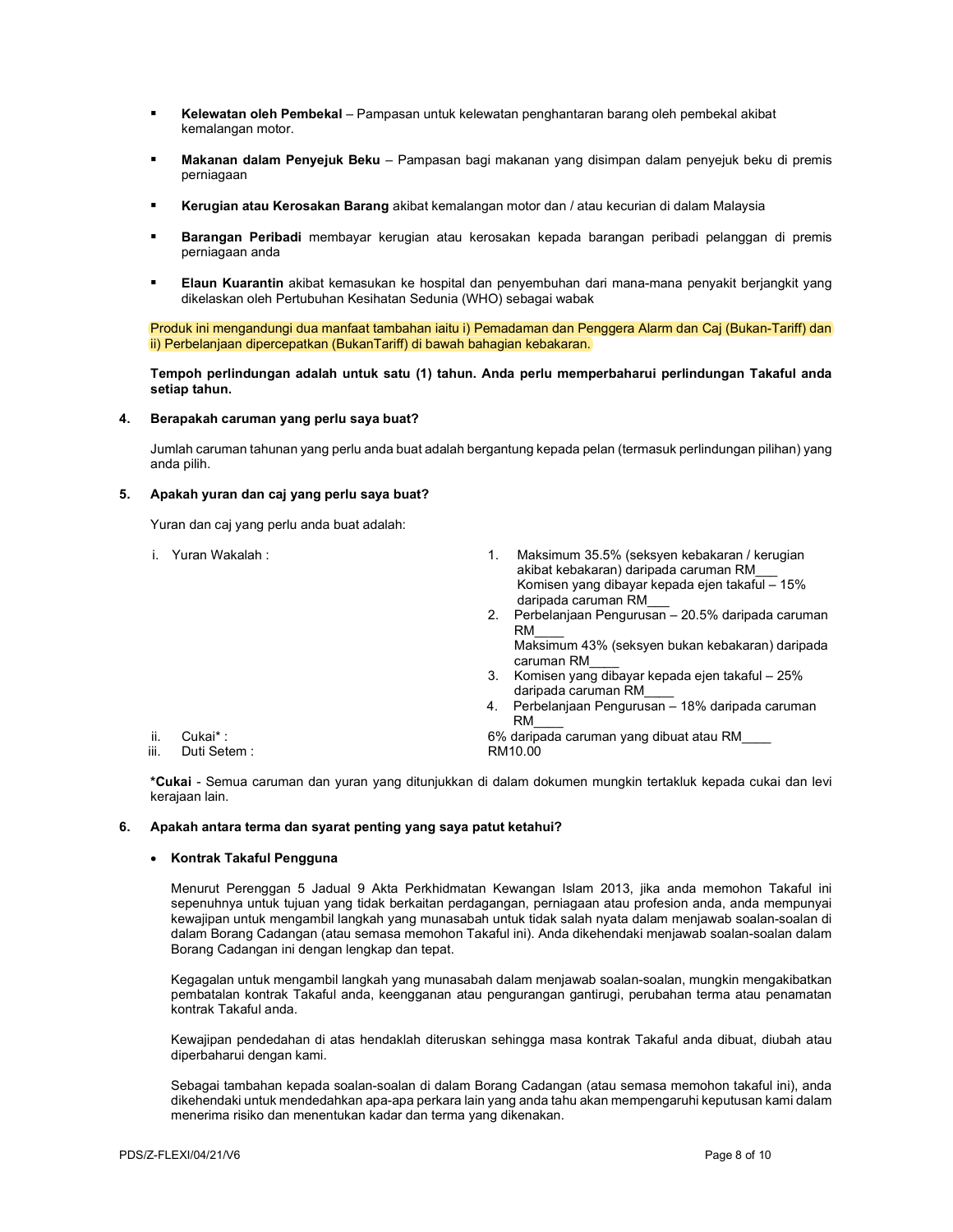Anda juga mempunyai kewajipan untuk memberitahu kami dengan serta-merta jika pada bila-bila masa selepas kontrak Takaful anda ditandatangani, diubah atau diperbaharui dengan kami (atau semasa memohon takaful ini), apa-apa maklumat yang dinyatakan dalam Borang Cadangan tidak tepat atau sudah berubah.

## Kontrak Takaful Komersial

Menurut Perenggan 4(1) Jadual 9 Akta Perkhidmatan Kewangan Islam 2013, jika anda memohon Takaful ini untuk tujuan yang berkaitan dengan perdagangan, perniagaan atau profesion anda, anda berkewajipan untuk mendedahkan apa-apa perkara yang anda tahu akan mempengaruhi keputusan kami dalam menerima risiko dan menentukan kadar dan terma yang dikenakan dan apa-apa perkara yang munasabah yang boleh dijangka, jika tidak ia boleh menyebabkan pembatalan kontrak takaful, keengganan atau pengurangan ganti rugi, perubahan terma atau penamatan kontrak takaful anda.

Kewajipan pendedahan di atas hendaklah diteruskan sehingga masa kontrak takaful anda dimeterai, diubah atau diperbaharui dengan kami.

Anda juga mempunyai kewajipan untuk memberitahu kami dengan serta-merta jika pada bila-bila masa selepas kontrak takaful anda ditandatangani, diubah atau diperbaharui dengan kami (atau semasa memohon untuk takaful ini), apa-apa maklumat yang dinyatakan dalam Borang Cadangan tidak tepat atau sudah berubah.

- Pentingnya pendedahan anda mesti mendedahkan semua fakta yang anda tahu atau sepatutnya anda ketahui, di dalam borang cadangan dengan sepenuhnya dan sebenarnya (cth sebarang kerugian terdahulu atau manamana penanggung takaful yang enggan melindungi anda), jika tidak sijil yang dikeluarkan selepas ini mungkin terbatal.
- Anda mesti memastikan bahawa harta anda dilindungi pada jumlah yang sesuai dengan mengambil kira sebarang harta tambahan yang diperolehi.
- Anda harus mengambil segala langkah berjaga-jaga yang sewajarnya untuk mencegah kejadian kecurian.
- Lebihan/penolakan: Ini adalah amaun yang perlu dibayar ke atas tuntutan sebelum kami membayar. Amaun lebihan/penolakan akan dinyatakan pada jadual sijil atau dalam kontrak sijil.
- Tempoh Takaful ialah satu (1) tahun. Anda perlu memperbaharui sijil takaful secara tahunan.
- Caruman :
	- Caruman mestilah perlu dibuat kepada Zurich General Takaful Malaysia Berhad dalam masa enam puluh (60) hari dari tarikh permulaan sijil, yang mana kontraknya dibatalkan secara automatik.
	- Caruman boleh dibuat secara tunai atau cek (cek hendaklah dibuat hanya atas nama Zurich General Takaful Malaysia Berhad).

## Nota: Senarai ini tidak lengkap. Sila rujuk kontrak sijil untuk senarai penuh syarat-syarat dan peraturan di bawah sijil ini.

## 7. Apakah pengecualian penting di bawah sijil ini?

- Peperangan, perang saudara dan sebarang tindakan keganasan
- Risiko nuklear dan radioaktiviti
- Kerosakan harta kepada data atau perisian
- Liabiliti siber

## Nota: Senarai ini tidak lengkap. Sila rujuk kontrak sijil untuk senarai penuh pengecualian di bawah sijil ini.

## 8. Bolehkah saya membatalkan sijil saya?

Anda boleh membatalkan sijil anda dengan memberi notis bertulis empat belas (14) hari kepada kami.

Selepas pembatalan, anda layak mendapat pulangan caruman berdasarkan pengiraan tempoh singkat tempoh takaful yang belum luput tertakluk kepada caruman minimum yang ditahan oleh kami. Tiada pulangan caruman akan dibenarkan jika terdapat tuntutan di bawah sijil.

## 9. Apakah yang perlu saya lakukan jika terdapat pertukaran dalam butiran maklumat saya?

Adalah penting untuk anda memaklumkan kepada kami tentang sebarang pertukaran dalam butiran maklumat anda untuk memastikan semua surat sampai kepada anda tepat pada masanya.